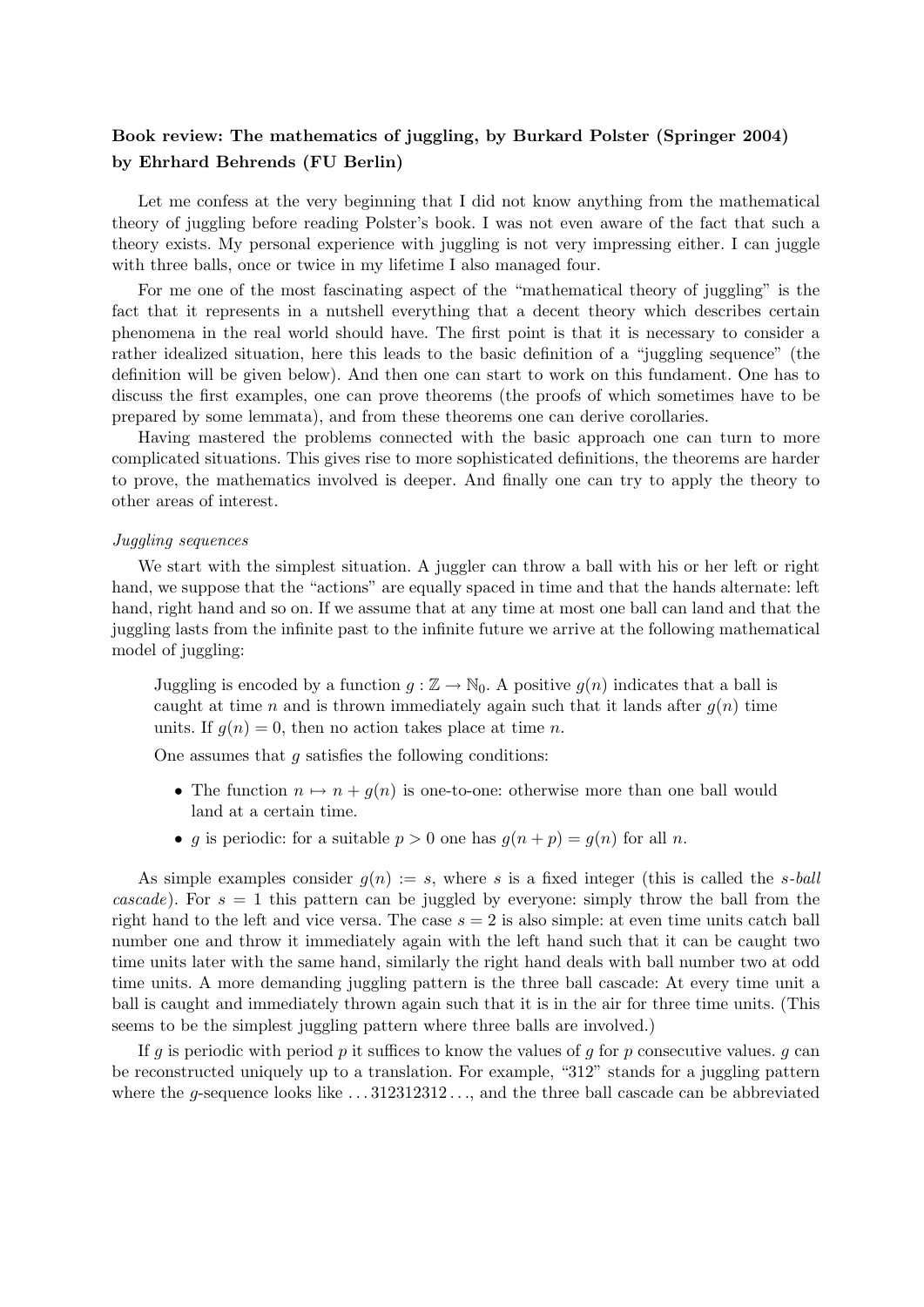by "3". Finite sequences which arise in this way (like 312 and 3 in the preceding example) are called juggling sequences.

## Theorems and corollaries

The theory starts with simple results ("If  $a_0, \ldots, a_{p-1}$  is a juggling sequence then so is the sequence  $a_0 + d, \ldots, a_{p-1} + d$ , where d is a fixed positive integer."), but rather soon the assertions are more interesting and the proofs are more tricky. For example, let a juggling sequence  $a_0, \ldots, a_{p-1}$  be given. One can show that the number of balls needed to juggle it is precisely  $(a_0 + \cdots + a_{p-1})/p$ : this is intuitively clear since this number is the number of balls which are in the air "in the average". It follows that the s-cascade "s" needs s balls (which is clear) and that one must have 2 balls to juggle "312". This "average theorem" has a nice corollary: A finite sequence of integers will give rise to a juggling sequence only if the average is an integer. However, this condition is not sufficient. As an example, consider 321. The average is 2, but the associated function  $n \mapsto n + q(n)$  is not one-to-one.

Surprisingly, it can be shown that the condition is nearly sufficient: If the average of a finite sequence  $\alpha$  of nonnegative integers is an integer, then there exists a permutation of  $\alpha$  which is a juggling sequence. The proof is rather involved, but nevertheless – as it is to be expected – elementary.

Now suppose that someone is juggling a certain juggling sequence  $a_0 \ldots a_{p-1}$  of length p. After some time it might be desirable to pass without interruption to another pattern. Fix an i and an integer d such that  $0 < d \le a_i$ . If  $a_i$  is replaced by  $a_{i+d} + d$  and  $a_{i+d}$  by  $a_i - d$ , then this will be again an admissible sequence. E.g., the ball thrown at time unit  $i$  will be caught at that moment when in the original pattern the ball thrown at time unit  $i + d$  is going to land. (For example, in the case  $p = 3$ ,  $i = 0$  and  $d = 1$  one will pass from 642 to 552.)

The operation to generate a new sequence in this way is called a *site swap*. As another, more elementary operation one can consider the *cyclic shift* where one replaces  $a_0 \ldots a_{p-1}$  by  $a_1a_2 \cdots a_{p-1}a_0$ . It is rather surprising that site swaps and cyclic shifts suffice to pass from any juggling sequence to any other provided the length p and the number of balls  $(a_0 + \cdots + a_{p-1})/p$ coincide. For example, one could start with  $bb \cdots b$  (which is identical with the cascade b) and arrive at  $(pb)0 \cdots 0$  (this corresponds to the pattern where at every p'th time unit a ball is thrown so strong that it is in the air for pb time units).

The book also contains many results centering around counting: What is the number of juggling sequences with a prescribed property? As a sample theorem consider the case of *minimal* juggling sequences. (A juggling sequence  $a_0 \ldots a_{p-1}$  is called minimal if it cannot be written as a repetition of smaller juggling sequences; so 441 is minimal, but 44444 is not.) It can be shown that the number of minimal juggling sequences of period  $p$  with average  $b$  is precisely

$$
\frac{1}{p}\sum_{d\,|\,p}\mu\big(\frac{p}{d}\big)\big((b+1)^d-b^d\big);
$$

here  $\mu$  is the usual *Moebius function*, and juggling sequences which are identical up to cyclic permutations are identified.

## More sophisticated definitions

Juggling sequences are the basic objects of interest, their study covers the first chapters of Polster's book. More complex notation is needed when weakening the assumptions of the first approach. How can one deal with the possibility that it is allowed to throw and to catch more